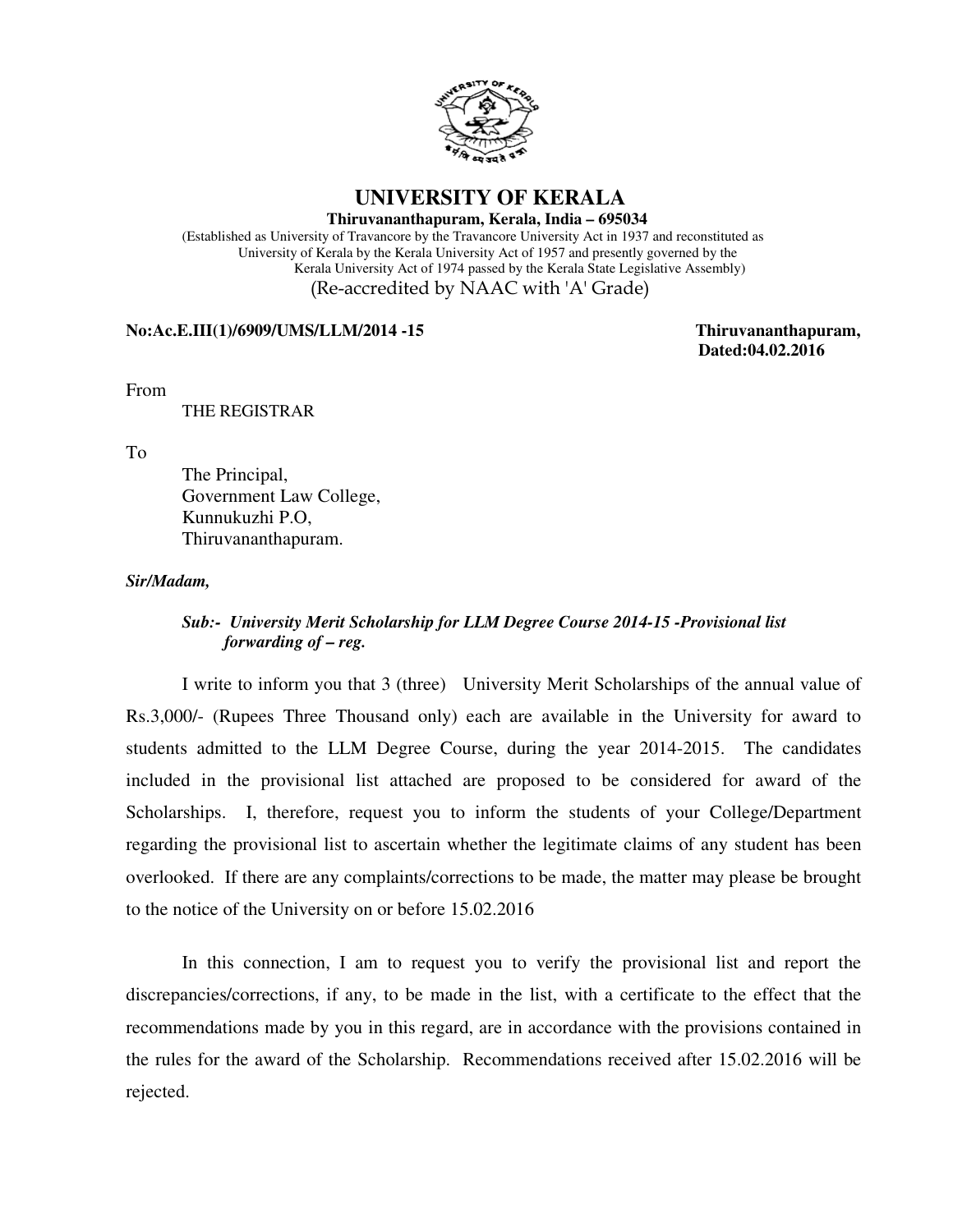The details, if any, of students who are in receipt of any other Scholarship and their willingness to opt the University Merit Scholarship should also be furnished.

It may be brought to the notice of the students included in the provisional list that their inclusion in the list does not guarantee the award of the scholarship to them.

 If no reply is received from you on or before the date mentioned above, it will be presumed that you have approved the provisional list and further steps will be taken if finalizing the list. Kindly forward urgently the attested copies of the marklists of all parts of the LLB Examination in respect of all the students whose details are given in the provisional list, if not forwarded earlier.

 Please note that the University will not be responsible for the non-award of Scholarship to eligible students, if any, due to the failure in furnishing their details on or before 15.02.2016

Yours faithfully,

Sd/- Deputy Registrar (Acad. III) For Registrar

Similarly to

- 1. The Principal The Kerala Law Academy Law College, Thiruvananthapuram
- 2. The Head of the Department Department of Law University of Kerala, Kariavattom